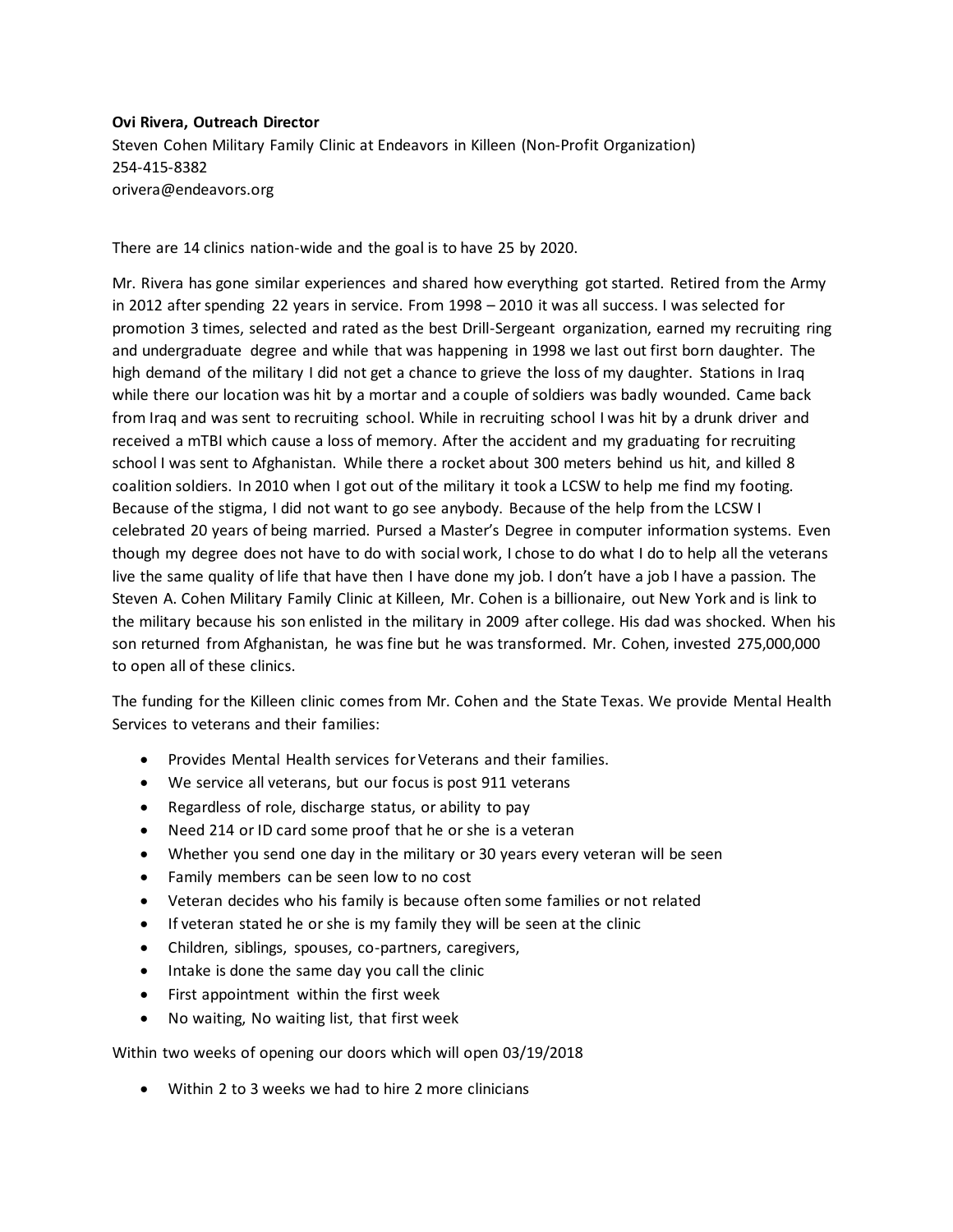- With lots of room to grow
- We have 2 other clinics in El Paso, San Antonio reach capacity within a few months
- Next big thing for veterans
- Its only been around for 2 years
- Because it is low to no cost services regardless of discharge status it has open the doors for a lot of veterans
- Everyone know some veterans that returned from the war and did certain things that got them into trouble and was thrown out of the service
- There is a lot of veterans out there that needs help
- Numbers show there use to be 22 suicides a day now down to 20
- What it shows that 14 out that 20 never seek help whether had the benefits or chose out to see anyone or did not want to see anyone

We provide Mental Health counseling

- PTSD
- Anxiety
- Depression
- Anger issues
- Relationship issues
- Transitioning Issues
- Case Management to connect vet to local services
- Long-tern acute services or emergency services
- 70% of staff are Veterans or direct related to veterans

## Staff:

- Lead Clinician is a Army Vet
- Data manager is a Navy Vet
- 3 counselors/ Clinicians
- 1 recently retired Chaplain for Army
- Other 2 Clinicians military dependents
- Each potential person for hire had to give a strong why they wanted to be hired
- Hire based on passion first, experience second, and credentials third
- If a vet is given a prescription and don't have VA benefits we can help with little or no cost
- All therapy used is evidence based practice
- 12 to 16 session
- Life skills and wellness classes
- Recent Marriage retreat for free
- Provide Caregivers on site for those with children
- Provides transportation
- No excuse type of system
- No active military personnel due to Tricare, but they can come in with a family member and participate in life skills classes
- We also have a room for that can be used for holding meetings and trainings